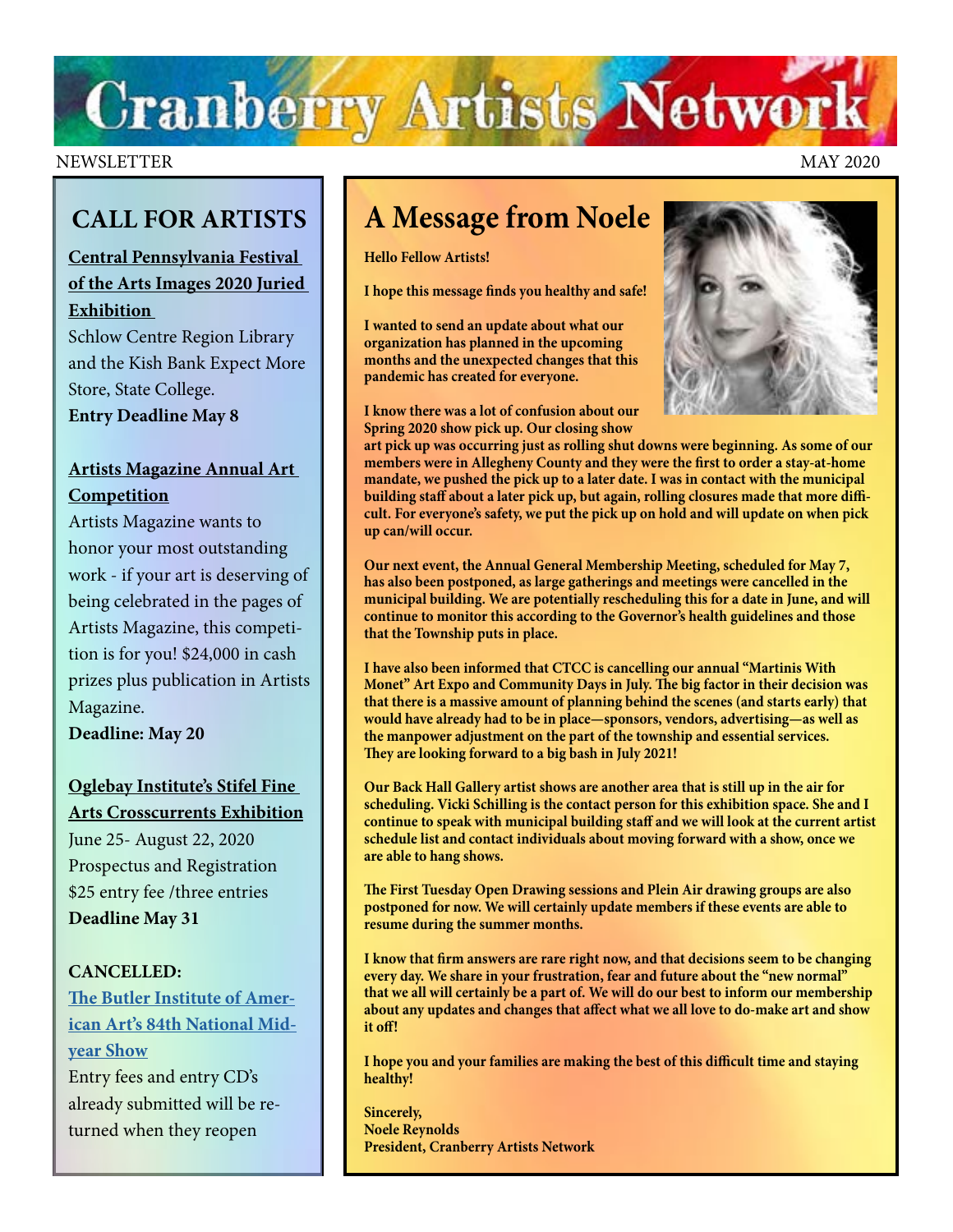## **CRANBERRY ARTISTS NETWORK 2020 CALENDAR OF EVENTS**

| May              | Plein Air Painting (Individual)   |
|------------------|-----------------------------------|
| May 5            | First Tuesday figure drawing      |
|                  | <b>CANCELLED</b>                  |
| May 7            | <b>General Membership Meeting</b> |
|                  | <b>CANCELLED</b>                  |
| Jun              | Plein Air Painting (Individual)   |
| Jun 2            | First Tuesday figure drawing      |
|                  | <b>CANCELLED</b>                  |
| Jul              | Plein Air Painting (Individual)   |
| Jul 7            | First Tuesday figure drawing      |
|                  | <b>CANCELLED</b>                  |
| Jul 8            | Martinis with Monet Art Expo      |
|                  | <b>CANCELLED</b>                  |
| Jul 9-11         | <b>Community Days CANCELLED</b>   |
| Aug              | Plein Air Painting (Individual)   |
| Aug 4            | First Tuesday figure drawing      |
|                  | 10am-1pm council chambers         |
| Aug 20           | Martini show ends and art         |
|                  | pick up 4-7pm                     |
| Sep              | Plein Air Painting (Individual)   |
| Sep 1            | First Tuesday figure drawing      |
|                  | 10am-1pm council chambers         |
| Oct 6            | First Tuesday figure drawing      |
|                  | 10am-1pm council chambers         |
| Oct 19           | <b>New Member Screening</b>       |
|                  | $5-8$ pm                          |
| Nov 9            | Holiday show art drop off         |
|                  | $4-7$ pm                          |
| Nov 10           | <b>Holiday Show starts</b>        |
| Nov $10$         | First Tuesday figure drawing      |
|                  | on second Tuesday because         |
|                  | of Election Day                   |
| Nov 1            | Opening reception for Holiday     |
|                  | show 6-8pm                        |
| Dec 1            | First Tuesday figure drawing      |
|                  | 10am-1pm council chambers         |
| Dec <sub>3</sub> | <b>General Membership Meeting</b> |
|                  | 6:30-9pm                          |
| Dec 17           | Holiday show ends,                |
|                  | artwork pick up 4-7pm             |

# **Cranberry Artists Network**

# **MAY FEATURED ARTIST & NEW CAN MEMBER RODICA CONSTANTINE**



Born near a rural monastery in Western Romania, as a child Rodica Constantine was constantly surrounded by beautiful color and texture. The peaceful and bucolic places were an inspiration that naturally drew

her artistic inclinations toward painting and poetry. Her work strives to find and highlight beauty in all her subjects. Peaceful and quiet scenes are much enjoyed by Rodica who attempts to capture the magic of such times and places in her acrylic paintings. She feels blessed by the opportunities given to her within the group of local artists, and is grateful to those that came before her in organizing such meaningful and worthwhile activities.



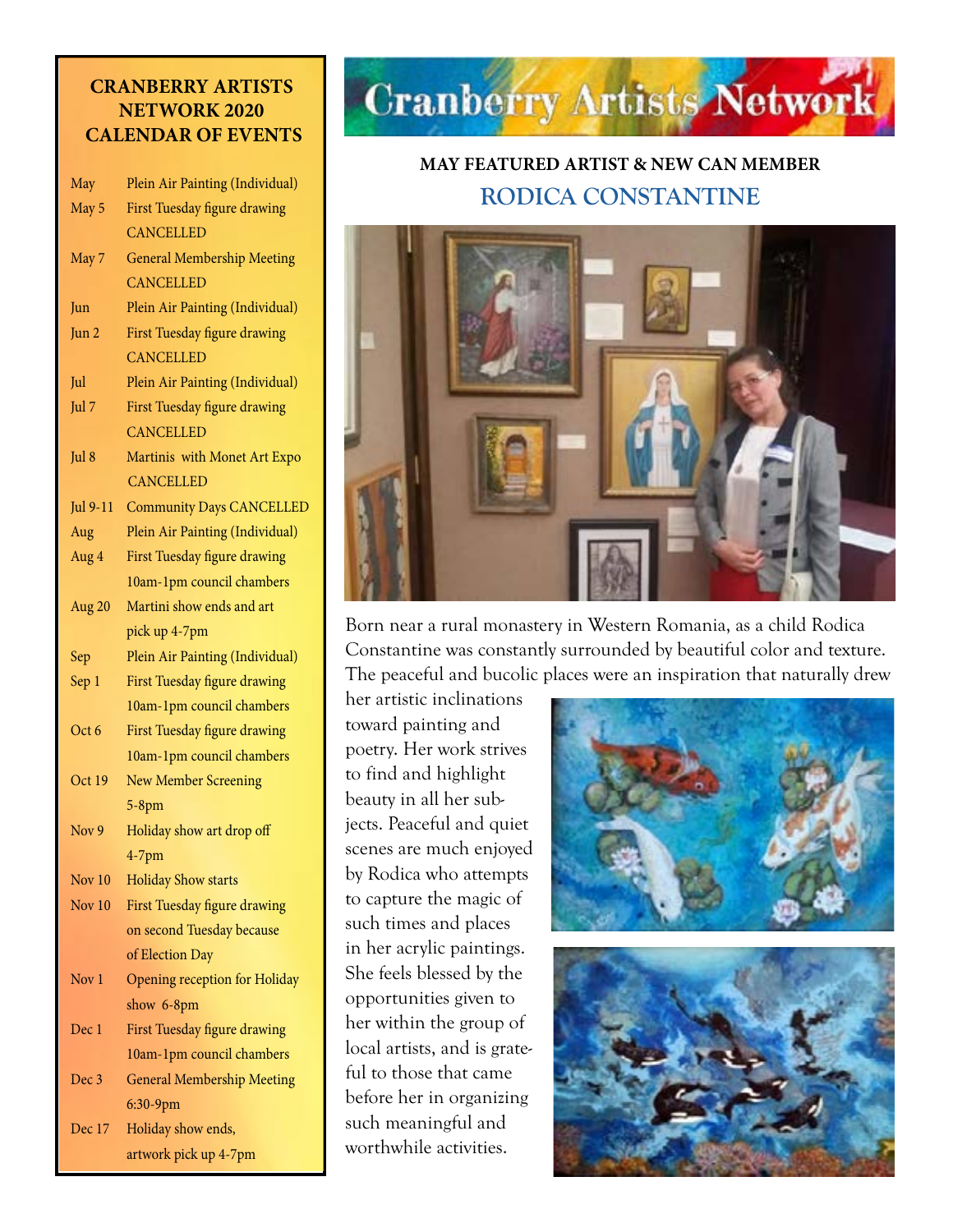

#### MEMBER NEWS

**Plein Air Painting - May through September, Locations Vary** 

A message from Kathy, Mj, and Mary: Due to the Covid-19 virus precautions, we are not going to schedule any group Plein Air events this year. However, we would love to share on line any art that you make and maybe some selfies of your painting locations. Below is a list of the 2019 Public Places the group has painted if you would like to venture out. We recommend calling these places before you go to make sure they are open. Happy Painting!

- Jennings Nature Reserve, 2951 Prospect Road, Slippery Rock
- Rochester River Front Park 100 Water Street Rochester
- Frick Environmental Center 2005 Beechwood Blvd. Pittsburgh
- Big Rock Park First Avenue (8th St. Tunnel) New Brighton
- Cranberry Park 111 Ernie Mashuda Drive, Cranberry Township
- Frick Art and Historical Center 722 Reynold Street Pittsburgh 15208
- North Park Boathouse 10301 Pearce Mill Rd, North Park
- Moraine Park (Boat Launch)
- Strip District, Pittsburgh
- Brush Creek Park Rt 588 Beaver Falls

I am not comfortable asking people to let us on their properties and am not sure when restrooms will be available for us to use. So go outside in your yard, or to a park on your own and make some art when the weather is good. If you send a pic to kbischak@comcast.net we will post it on the CAN Facebook page, and send to our Website coordinator. Thanks for your understanding.

**Larry Brandstetter** sent us a couple of simple fun scribbles. He said the Martinis with Monet show came to mind when doing "Quarantini" and the other entitled "Strength" will be added to his 8x10 series, tries to send a positive message.





**Cranberry Artists Network Back Hall Gallery and Glass Case Show Schedule** 

**Our Back Hall Gallery artist shows are still up in the air for scheduling. Vicki Schilling is the contact person for this exhibition space. She will contact individuals about moving forward, once we are able to hang shows.**

May 2020 (POSTPONED)

**[Monica Hietsch](https://www.monicahietsch.com/) Case: [James](http://www.jamestobinart.com) & [Debra Tobin](http://www.debratobinart.com)**

> June 2020 **[C. Keith Jones](http://ckeithjonesartist.com/)**

**Case: [Jody Neugebauer](https://dream-queststudio.blogspot.com/)** July/August 2020

**Figure Drawing Show**

September 2020 **[Colin Richards](https://www.colinrichardsart.com/) Case: [Carol Scheftic](http://convergentseries.com/)**

October 2020

**[Roc Prolongo](https://www.rocprologo.com/) Case: Linda McClausland**

November/December 2020 **Annual Holiday Show**

January 2021 **New Member Show**

February 2021 **[Abraham Darlington](https://www.facebook.com/abraham.darlington)**

> March 2021 **[Bradley Page](https://fireandfumes.com/)**

April 2021 **Marge Gardner**

Please contact Vickie Schilling, exhibitions chair with any questions

### Shows@cranarts.com

Back hall gallery artists please send Kathy Bischak your bios, headshot/ photo, photos of artwork, website and contact info now so she can prepare press releases in advance.